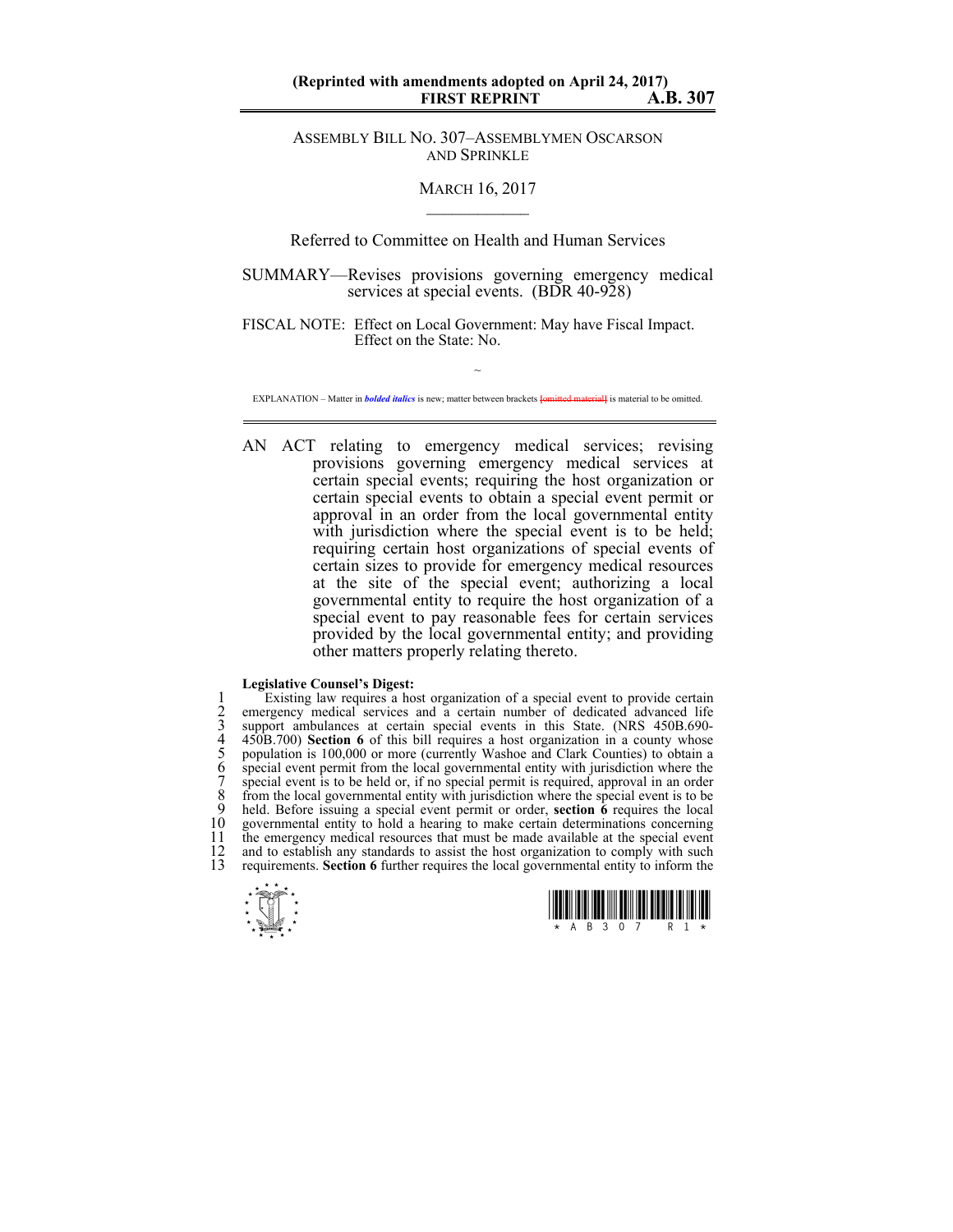14 host organization of the requirements and standards and determine whether to issue<br>15 the special event permit or the order of approval for the special event. The special 15 the special event permit or the order of approval for the special event. The special event permit or order issued pursuant to **section 6** must also specify any emergency 16 event permit or order issued pursuant to **section 6** must also specify any emergency 17 medical resources the host organization is required to provide and any services that 17 medical resources the host organization is required to provide and any services that 18 the local governmental entity will provide. In addition, **section 6** authorizes the 18 the local governmental entity will provide. In addition, **section 6** authorizes the 19 local governmental entity to require the host organization to pay a reasonable fee<br>
20 for processing and issuing a special event permit or order and for providing such<br>
21 services as specified in the special event per for processing and issuing a special event permit or order and for providing such 21 services as specified in the special event permit or order which may include, without limitation, providing an incident commander or other person to provide services at the site of the special event.

**Sections 8.3 and 8.6** of this bill establish additional emergency medical resources that must be provided for certain special events that are expected to attract a certain number of people. (NRS 450B.690, 450B.700)

## THE PEOPLE OF THE STATE OF NEVADA, REPRESENTED IN SENATE AND ASSEMBLY, DO ENACT AS FOLLOWS:

1 **Section 1.** Chapter 450B of NRS is hereby amended by adding 2 thereto the provisions set forth as sections 2 to 6, inclusive, of this  $\begin{array}{cc} 3 & \text{act.} \\ 4 & \text{9} \end{array}$ 

4 **Sec. 2.** *"Applicable local government" means any city,*  5 *county or other political subdivision of this State that:* 

6 *1. Issues a special event permit; or* 

7 *2. If no special event permit is issued, has jurisdiction over*  8 *emergency medical services in the political subdivision or other*  entity where the special event is to be held.

**Sec. 2.6.** *"Emergency medical resources" means emergency medical transportation, vehicles, fire apparatus, equipment and personnel that provide for the rendering of emergency medical services.*

**Sec. 3.** *"Emergency medical transportation" means an air ambulance, ambulance, dedicated advanced life support ambulance, fire-fighting agency or other similar service for the transportation of a person for the purposes of emergency medical services.*

Sec. 4. (Deleted by amendment.)

**Sec. 4.3.** *"Fire apparatus" means a vehicle designed to be used to assist in providing emergency medical services, including,*  without limitation, the transportation of personnel and equipment, *supporting fire suppression efforts and the mitigation of other hazardous events.* 

**Sec. 5.** *"Special event permit" means the authorization issued by a local government pursuant to NRS 450B.650 to 450B.700, inclusive, and sections 2 to 6, inclusive, of this act to a host organization to hold a special event.* 

29 **Sec. 6.** *1. In a county whose population is 100,000 or more,*  30 *if a special event is to be held, the host organization must, before* 



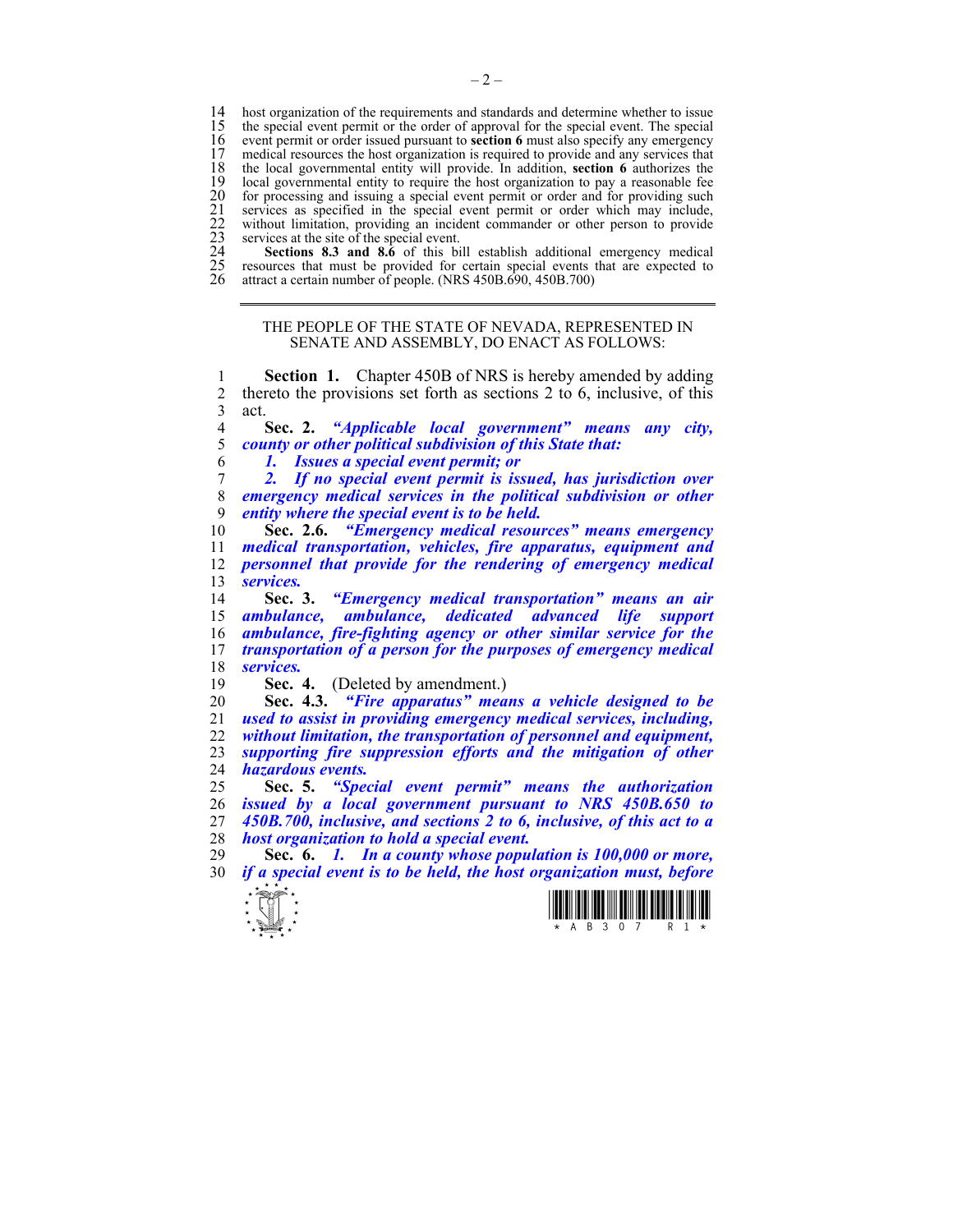*the special event is held and in addition to any applicable requirements of NRS 450B.690, 450B.695 or 450B.700, obtain a special event permit from the local governmental entity which has jurisdiction where the special event is to be held or approval in an order from the local governmental entity which has jurisdiction over the emergency medical services where the special event is to be held if no special event permit is required.* 

*2. Before issuing a special event permit or order pursuant to subsection 1, the local governmental entity with jurisdiction where*  the special event is to be held must hold a public hearing to:

*(a) Determine whether the host organization is required to provide emergency medical resources during the special event, considering any special conditions which may exist; and* 

*(b) Establish any standards to assist the host organization to comply with any requirements imposed relating to the provision of emergency medical resources.* 

*3. During the hearing held pursuant to subsection 2, the local governmental entity shall:* 

*(a) Consider the impact of the special event on emergency medical services in the applicable geographic area in the event of an unexpected demand on emergency medical transportation at the special event;* 

*(b) Establish the minimum requirements for any emergency medical resources provided by the host organization, including, without limitation, any requirements for licensure or permits of such emergency medical resources; and* 

*(c) Ensure that regular emergency medical services provided by the applicable local government, including, without limitation, regular emergency 911 service, are not used to meet the requirements for emergency medical resources during a special event.* 

*4. After the hearing held pursuant to subsection 2, the local governmental entity shall inform the host organization of the requirements and standards established during the hearing and determine whether the host organization meets those requirements and is able to comply with the standards. If so, the local governmental entity shall issue a special event permit or order, as applicable, that specifies any emergency medical resources the host organization is required to provide during the special event and any services that will be provided by the applicable local government.* 

*5. The local governmental entity may require the host organization to pay a reasonable fee for:* 

*(a) Processing and issuing a special event permit or order pursuant to this section; and* 



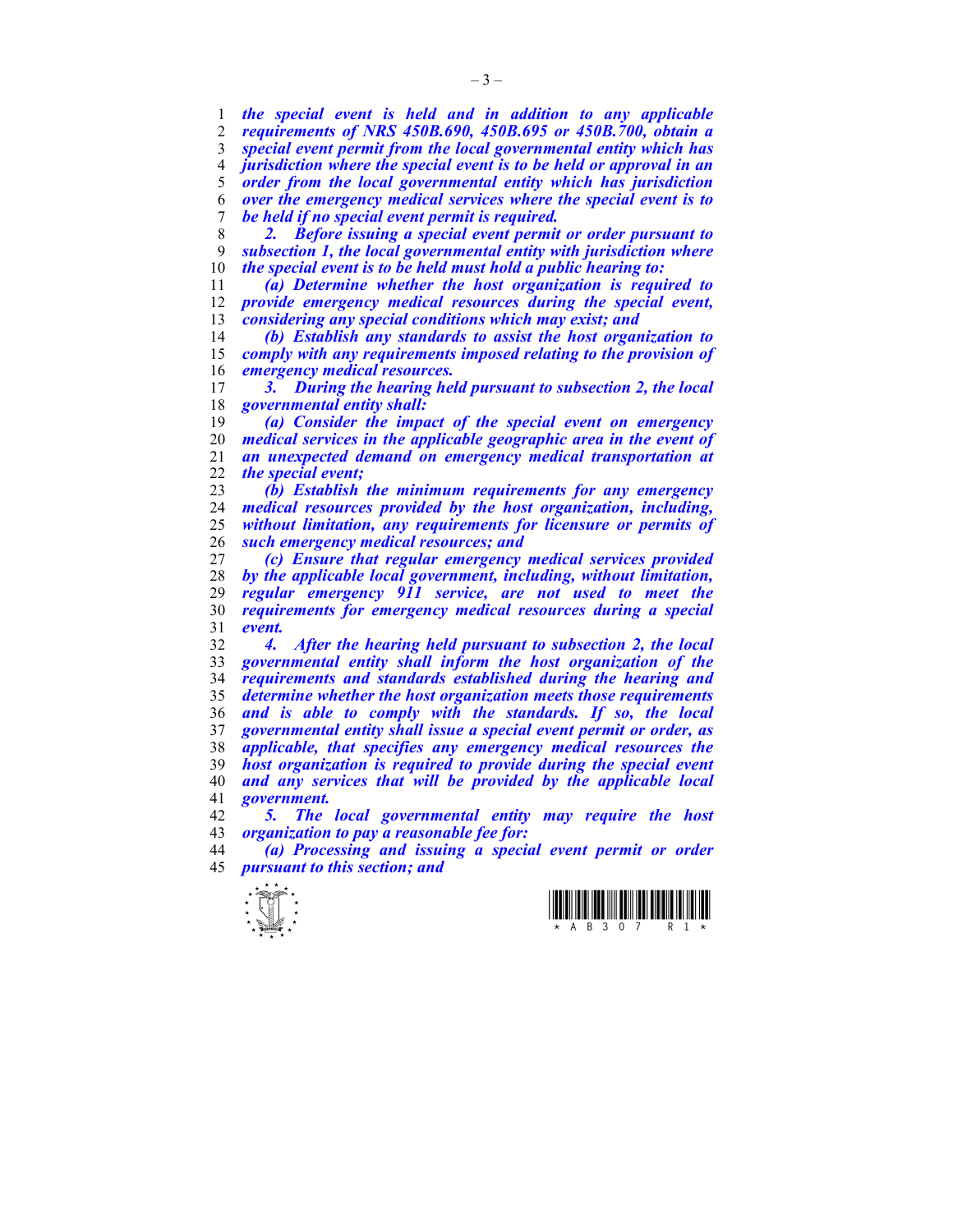1 *(b) Providing such services at the special event as specified in*  2 *the special event permit or order. Such services may include*  3 *without limitation, providing an incident commander or other*  4 *person to provide services at the site of the special event pursuant*  5 *to NRS 450B.690 or 450B.700.*  6 *6. The host organization shall comply with any requirements*  7 *and standards set forth in the special event permit or order issued*  8 *pursuant to this section.*  9 **Sec. 7.** NRS 450B.650 is hereby amended to read as follows: 10 450B.650 As used in NRS 450B.650 to 450B.700, inclusive, 11 *and sections 2 to 6, inclusive, of this act,* unless the context 12 otherwise requires, the words and terms defined in NRS 450B.655 13 to 450B.685, inclusive, *and sections 2 to 5, inclusive, of this act* 14 have the meanings ascribed to them in those sections. 15 **Sec. 8.** NRS 450B.665 is hereby amended to read as follows: 16 450B.665 "Host organization" means: 17 1. If a *special event* permit was obtained, from a special event, 18 the person who obtained the permit; or 19 2. If a *special event* permit was not obtained *,* **[**for a special 20 event<sub>s</sub> the person who sponsored the special event. 21 **Sec. 8.3.** NRS 450B.690 is hereby amended to read as follows: 22 450B.690 1. Except as otherwise provided in subsection 23 **[**2:**]** *3:* 24 (a) In a county whose population is 100,000 or more, if a special 25 event is to be held and 2,500 or more persons but less than 10,000 26 persons are projected to be in attendance at the event at the same 27 time, the host organization shall provide at least one first-aid station 28 at the site of the special event *and the local governmental entity*  29 *with jurisdiction where the special event is to be held must provide*  30 *an incident commander* if: 31 (1) The special event is a concert; or 32 (2) Three or more of the following factors apply to the 33 special event: 34 (I) The special event involves a high-risk activity **[**,**]** *that*  35 *presents an increased potential for inciting violence or causing*  36 *injury to participants, attendees or spectators,* including, without 37 limitation, sports or racing. 38 (II) The special event poses environmental hazards to 39 persons attending the special event **[**or is held during a period of**]** 40 *including, without limitation, poor air quality, water or fire*  41 *hazards and* extreme heat or cold. 42 (III) The average age of the persons attending the special 43 event is less than 25 years of age or more than 50 years of age. 44 (IV) A large number of the persons attending the special 45 event have acute or chronic illnesses.



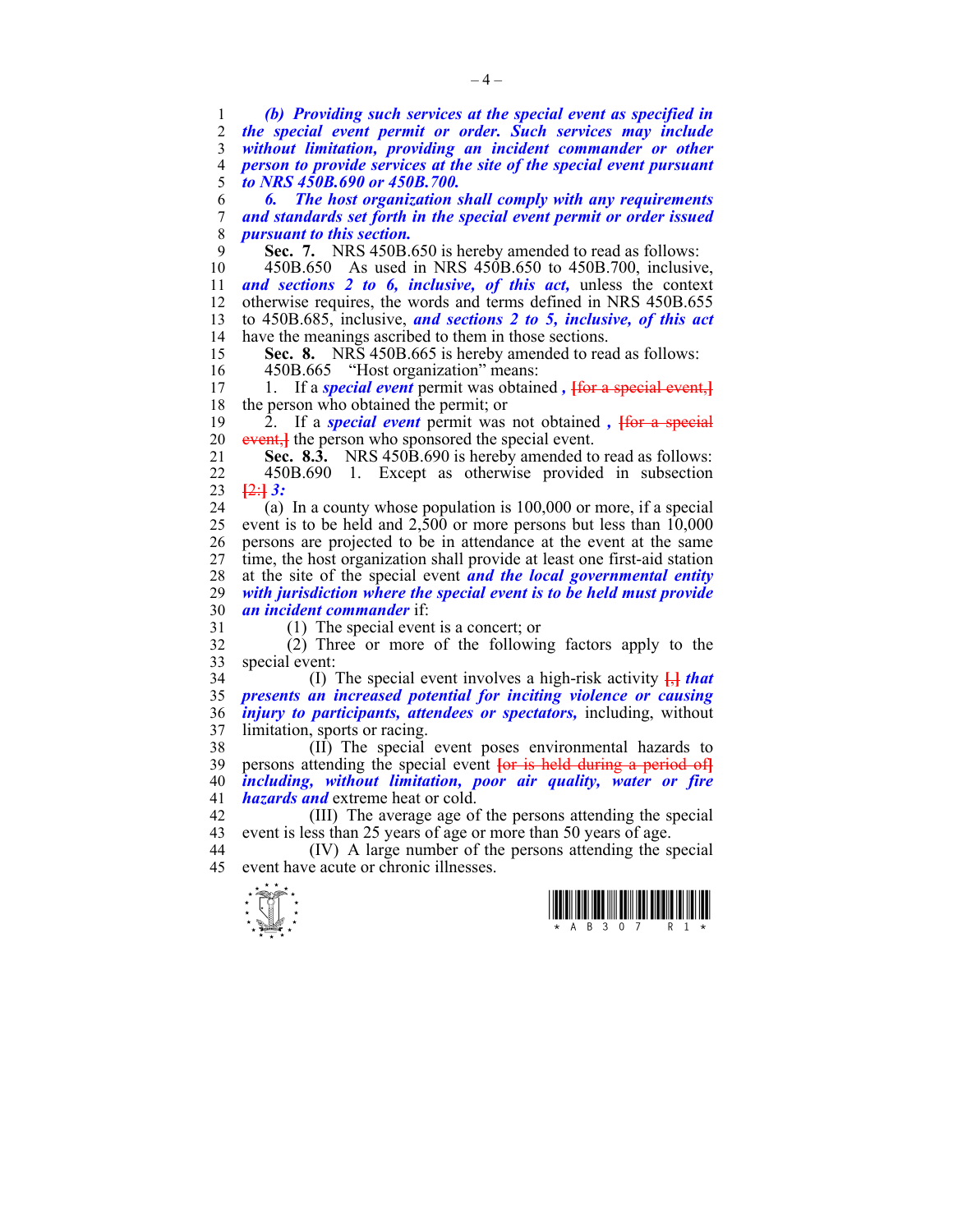1 (V) Alcohol is sold at the special event or, if the special 2 event has been held before, there is a history of alcohol or drug use 3 by the persons who attended the special event in the past.

4 (VI) The density of the number of persons attending the 5 special event increases the difficulty regarding access to the persons 5 special event increases the difficulty regarding access to the persons 6 who are attending the special event who require emergency medical 7 care, or the transfer of those persons who require emergency 8 medical care to an ambulance.

9 (b) In a county whose population is 100,000 or more, if the host 10 organization meets the requirements of subparagraph  $(1)$  or  $(2)$  of organization meets the requirements of subparagraph  $(1)$  or  $(2)$  of 11 paragraph (a) and 10,000 or more persons but less than 15,000 12 persons are projected to be in attendance at the special event at the 13 same time, the *local governmental entity with jurisdiction where*  14 *the special event is to be held must provide an incident*  15 *commander and the* host organization shall:

16 (1) Provide at least one first-aid station at the site of the special event and equip the first-aid station with an automated 18 external defibrillator; and

19 (2) Provide a roving emergency medical technician team at 20 the site of the special event.

21 (c) In a county whose population is 100,000 or more, if the host 22 organization meets the requirements of subparagraph (1) or (2) of 23 paragraph (a) and 15,000 or more persons but less than 50,000 24 persons are projected to be in attendance at the special event at the 25 same time **[**, the**]** *:* 

26 *(1) The* host organization shall:

27  $[(1)]$  *(I)* Provide at least one first-aid station at the site of the 28 special event and staff the first-aid station with at least one 29 registered nurse, licensed practical nurse or paramedic in lieu of an 30 emergency medical technician; and

31 **[**(2)**]** *(II)* Provide two or more roving intermediate 32 emergency medical technician teams at the site of the special event.

33 *(2) The local governmental entity with jurisdiction where*  34 *the special event is to be held must provide at the site of the special*  35 *event:* 

36 *(I) At least one incident commander;* 

37 *(II) At least one fire prevention inspector; and* 

*(III) If at least three of the factors listed in paragraph (a) are present, a task force consisting of a combination of resources, with a common communication system and a designated leader, assembled to support the specific mission or operational need of the special event as defined by the local governmental entity.* 

44 2. *An incident commander assigned to assist at the site of a*  45 *special event pursuant to this section must have appropriate*